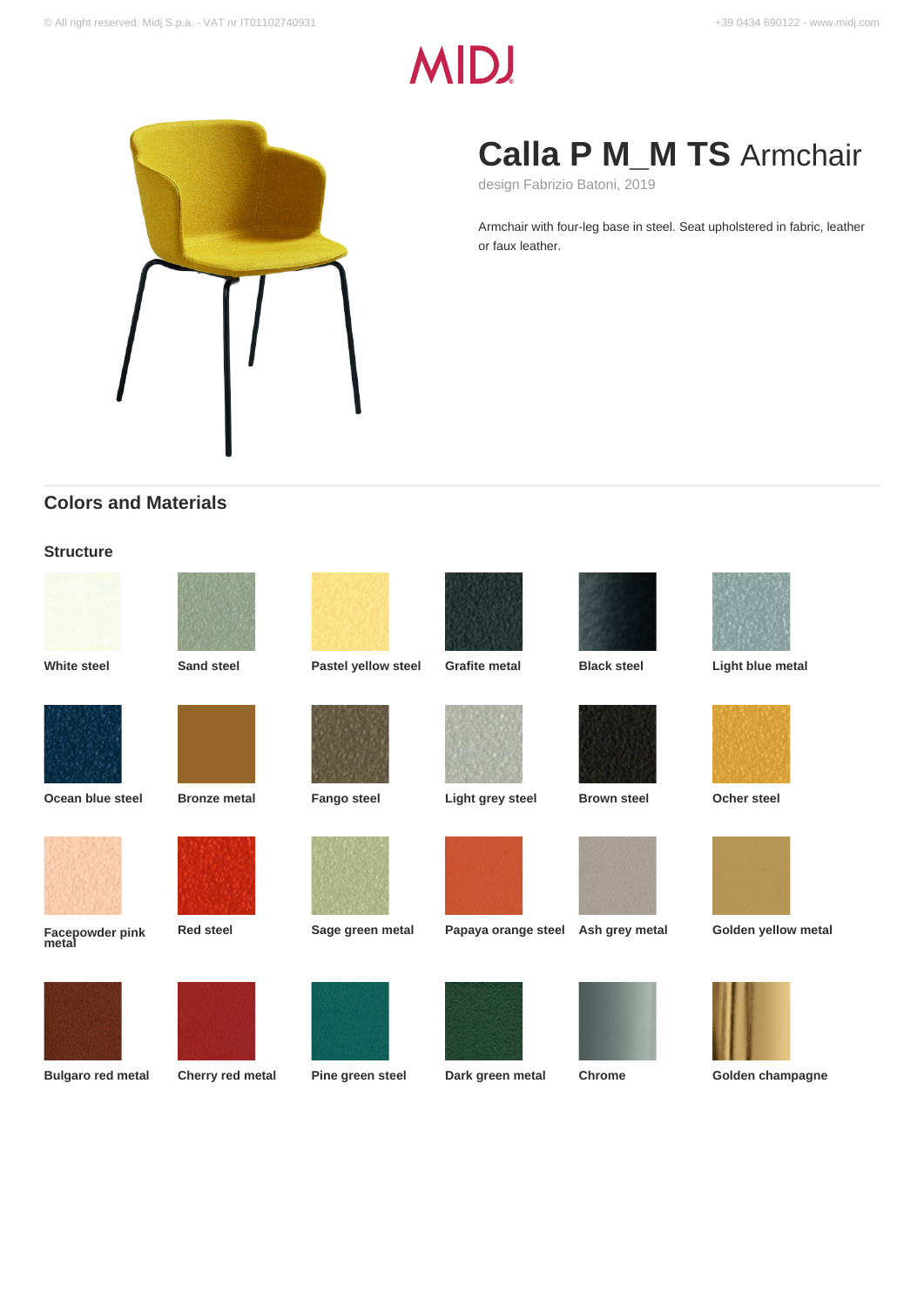| Pink Gold                         |          | Golden bronze                  | Matt golden bronze                    | <b>Black Nickel</b>                 | Matt black nickel             |                                  |
|-----------------------------------|----------|--------------------------------|---------------------------------------|-------------------------------------|-------------------------------|----------------------------------|
| Coating                           |          |                                |                                       |                                     |                               |                                  |
|                                   |          |                                |                                       |                                     |                               |                                  |
|                                   |          |                                |                                       |                                     |                               |                                  |
| Cotton Club fabric<br>14 Colors   |          | Fenix Wool fabric<br>16 Colors | Main Line Flax fabric<br>16 Colors    | Mirage fabric<br>15 Colors          | Second fabric<br>11 Colors    | Secret faux leather<br>23 Colors |
|                                   |          |                                |                                       |                                     |                               |                                  |
|                                   |          |                                |                                       |                                     |                               |                                  |
| Vintage faux leather<br>12 Colors |          | Fiore leather<br>21 Colors     | Vintage leather<br>8 Colors           | <b>Tessuto Oceanic</b><br>13 Colors | Manhattan fabric<br>13 Colors | Yoredale fabric<br>14 Colors     |
|                                   |          |                                |                                       |                                     |                               |                                  |
|                                   |          |                                |                                       |                                     |                               |                                  |
| Novabuk fabric<br>17 Colors       |          | Remix 3 fabric<br>19 Colors    | Uniform Melange<br>Fabric<br>7 Colors | Visual fabric<br>13 Colors          |                               |                                  |
| <b>Dimensions</b>                 |          | <b>Volumetric Details</b>      |                                       |                                     |                               |                                  |
|                                   |          |                                | Weight 7.5 Kg<br>Volume 0.26 mc       |                                     |                               |                                  |
|                                   |          |                                | Package 1                             |                                     |                               |                                  |
|                                   |          |                                |                                       |                                     |                               |                                  |
|                                   |          |                                |                                       |                                     |                               |                                  |
| $\overline{A}$                    | cm<br>78 | inch<br>30.7                   |                                       |                                     |                               |                                  |
| $\mathsf B$                       | 52       | 20.5                           |                                       |                                     |                               |                                  |
|                                   |          |                                |                                       |                                     |                               |                                  |

| -  | -- | ---  |
|----|----|------|
| C  | 55 | 21.7 |
| D  | 46 | 18.1 |
| E. | 68 | 26.8 |
|    |    |      |

## Downloads

[.3ds Calla P M\\_M TS \(zip\)](https://www.midj.com/images/uploads/resources/3d-midj-calla-p-m-ts-3ds.zip) [- https://www.midj.com/images/uploads/resources/3d-midj-calla-p-m-ts-3ds.zip](https://www.midj.com/images/uploads/resources/3d-midj-calla-p-m-ts-3ds.zip) [.obj Calla P M\\_M TS \(zip\)](https://www.midj.com/images/uploads/resources/3d-midj-calla-p-m-ts-obj.zip) [- https://www.midj.com/images/uploads/resources/3d-midj-calla-p-m-ts-obj.zip](https://www.midj.com/images/uploads/resources/3d-midj-calla-p-m-ts-obj.zip) [.dae Calla P M\\_M TS \(zip\)](https://www.midj.com/images/uploads/resources/3d-midj-calla-p-m-ts-dae.zip) [- https://www.midj.com/images/uploads/resources/3d-midj-calla-p-m-ts-dae.zip](https://www.midj.com/images/uploads/resources/3d-midj-calla-p-m-ts-dae.zip) [.dxf Calla P M\\_M TS \(zip\)](https://www.midj.com/images/uploads/resources/3d-midj-calla-p-m-ts-dxf.zip) [- https://www.midj.com/images/uploads/resources/3d-midj-calla-p-m-ts-dxf.zip](https://www.midj.com/images/uploads/resources/3d-midj-calla-p-m-ts-dxf.zip)

## Materials Certifications

## Dark green metal

The technologies used in the previous phase of powder coating play a fundamental role in the final result of the processing. They are in fact essential to increase adherence paint on the metal surface and then guarantee its duration over time. The metal frames, following a total cleaning of the surface, pass through chemical conversion processes, creating a compact base that allows for better adhesion of the subsequent treatment. In the last phase the object subjected to the powder coating process is placed in a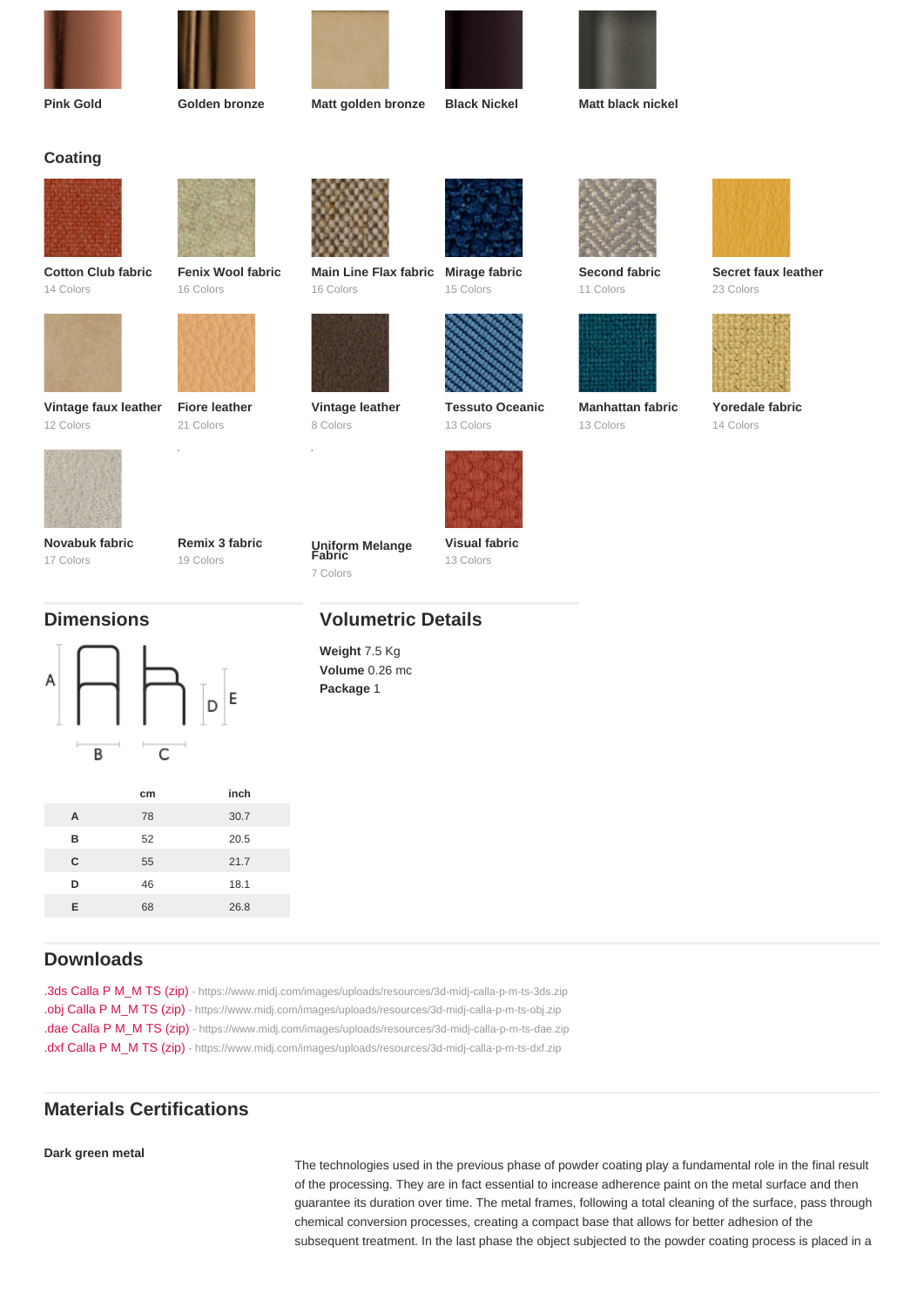polymerization oven, going to form an adherent and extremely tight layer durable. This particular paint job is ideal for outdoor use.

To clean the surface, use a damp microfiber cloth with neutral soap or specific metal cleaning products. Avoid hitting or rubbing the surface with sharp objects. Do not use scourers or other abrasive materials, since they would inevitably scratch the surface. Do not leave rusty iron objects on the surface for too long.

These surface treatments are not suitable for outdoor use, but they guarantee excellent resistance to frequent use, dirt and dust.

## **Materials Certifications**

## **Matt golden bronze**

Galvanic treatments consist in applying a thin layer of a metal or other alloy, in order that properties of the surface are modified, both from a technical and an aesthetic point of view. Through this procedure it is possible to improve specific product features, such as endurance to corrosion.

#### CLEANING AND MAINTENANCE

To clean the surface, use a damp microfiber cloth with neutral soap or specific metal cleaning products. Avoid hitting or rubbing the surface with sharp objects.

#### GENERAL TIPS

Do not use scourers or other abrasive materials, since they would inevitably scratch the surface. Do not leave rusty iron objects on the surface for too long. These surface treatments are not recommended for outdoor, naval or seaside use.

## **Materials Certifications**

**Matt black nickel**

Galvanic treatments consist in applying a thin layer of a metal or other alloy, in order that properties of the surface are modified, both from a technical and an aesthetic point of view. Through this procedure it is possible to improve specific product features, such as endurance to corrosion.

## CLEANING AND MAINTENANCE

To clean the surface, use a damp microfiber cloth with neutral soap or specific metal cleaning products. Avoid hitting or rubbing the surface with sharp objects.

#### GENERAL TIPS

Do not use scourers or other abrasive materials, since they would inevitably scratch the surface. Do not leave rusty iron objects on the surface for too long. These surface treatments are not recommended for outdoor, naval or seaside use.

## **Materials Certifications**

#### **Cotton Club fabric**

COMPOSITION: 70 % COT; 10% PES; 10% ACR; 10% AF Abrasion resistance (Martindale) 100.000 cycles

Cotton Club by Flukso is a fabric made from latest generation regenerated cotton yarns. To create this fabric, specific fixing techniques were used, that give it and help maintaining a natural, slightly wavy and vibrated look.

#### CLEANING AND MAINTENANCE

Regular cleaning is important to extend the life of the coating, and keep its appearance unchanged. Dust and dirt can wear out the coating.

REGULAR CLEANING: vacuum frequently, at least once a week, at a power equal to half the device in use, choosing a smooth spout, without brushing.

STAIN REMOVAL: in case of slight stains, promptly clean the surface. Remove excess liquids or hard parts of dirt with a clean cloth, then proceed on the residue

of the stain with a damp cloth or a neutral soap solution.

Remove the stain starting from the edge of the stain moving towards the center of it, then rinse with water. Let dry, avoiding direct exposure to sunlight.

For localized and more persistent stains, promptly dissolve the stain with colorless ethyl alcohol diluted in 20% water, gently rub and then treat with a neutral soap solution, then rinse well. Do not use bleach.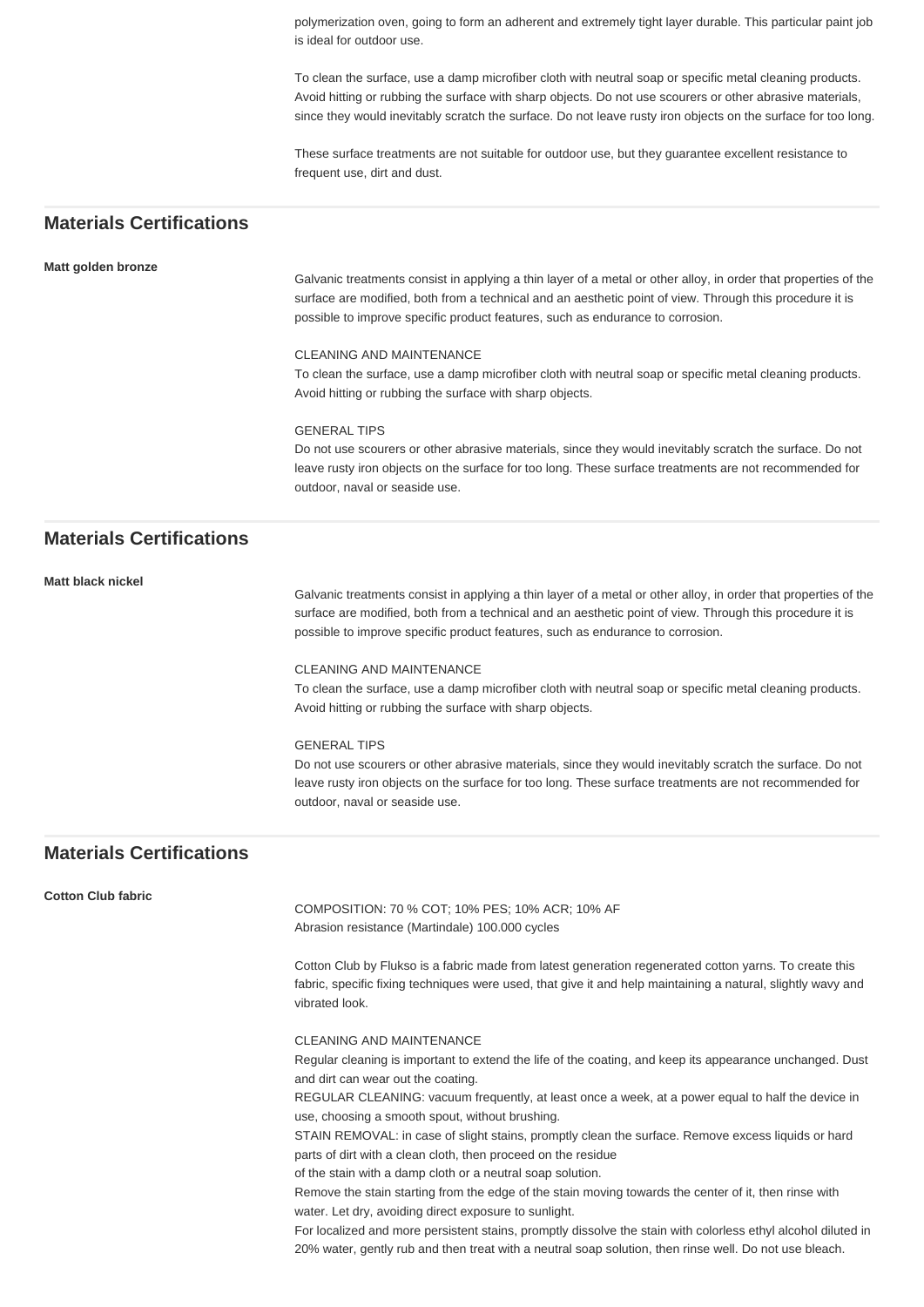These tips are cleaning recommendations and do not guarantee complete stain removal. In case of large stains, we recommend contacting an operator specialized in upholstered products cleaning.

We recommend to not expose light colored coating for a prolonged time to garments treated with colors with poor dyeing fastness, as the color pigments could penetrate the surface of the fabric, without being able to be removed.

We recommend to always test the cleaning method on a hidden part of the item to check the color resistance.

Slight color differences between a lot and the other are to be consdered normal.

## **Materials Certifications**

## **Fenix Wool fabric**

COMPOSITION: 75% WO, 25% PA MARTINDALE: 100.000 cycles

FIRE RESISTANCE: Classe 1IM N 1021 Part 1-2 Calif. Bull. 117 June 2013

Fenix Wool is a wool fabric with a particular and warm finish, obtained thanks to a treatment that confers softness to the touch and, at the same time, a good consistency, able to achieve excellent resistance to pilling and abrasion.

#### CLEANING AND MAINTENANCE

Regular cleaning is important to extend the life of the coating, and keep its appearance unchanged. Dust and dirt can wear out the coating.

REGULAR CLEANING: vacuum frequently, at least once a week, at a power equal to half the device in use, choosing a smooth spout, without brushing.

STAIN REMOVAL: in case of slight stains, promptly clean the surface. Remove excess liquids or hard parts of dirt with a clean cloth, then proceed on the residue of the stain with a damp cloth or a neutral soap solution. Remove the stain starting from the edge of the stain moving towards the center of it, then rinse with water. Let dry, avoiding direct exposure to sunlight. For localized and more stubborn stains, promptly dissolve the stain with neutral soap diluted in water,

rub gently and rinse. Repeat until the stain is removed, and let dry. Do not use bleach.

These tips are cleaning recommendations and do not guarantee complete stain removal. In case of large stains, we recommend contacting an operator specialized

in upholstered products cleaning. We recommend to not expose light colored coating for a prolonged time to garments treated with colors with poor dyeing fastness, as the color pigments could penetrate the surface of the fabric, without

being able to be removed.

We recommend to always test the cleaning method on a hidden part of the item to check the color resistance.

Colour samples are to be considered approximate for each product. Slight color differences between a lot and the other are to be considered normal.

## **Materials Certifications**

#### **Main Line Flax fabric**

COMPOSITION: 70% Virgin Wool – 30% LI MARTINDALE: 60.000 CYCLES

FIRE RESISTANCE: EN 1021 - 1&2 (cigarette & match) BS 7176 Low Hazard BS 5852 Ignition Source 5 BS 7176 Medium Hazard NF D 60-013 ÖNORM B 3825 & A 3800-1 (58kg/m3 CMHR Foam)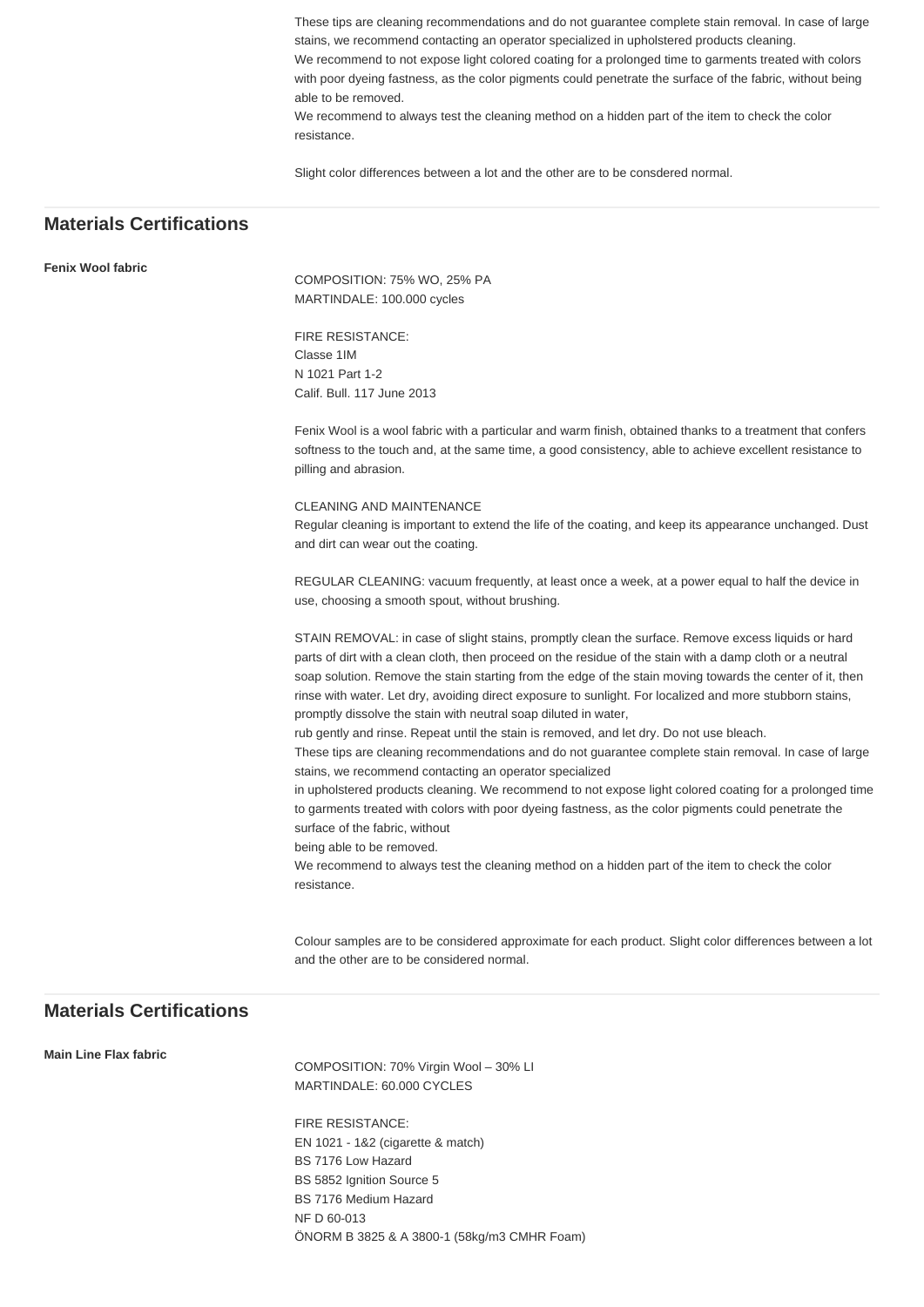UNI 9175 Classe 1 IM BS 5867-2: Type B Curtains & Drapes IMO FTP Code (Part 8) The Furniture and Furnishing (Fire) (Safety) Regulations 1988 (Domestic Cigarette and Match)

ENVIRONMENTAL CERTIFICATIONS: Certified to the EU Ecolabel Certified to Indoor Advantage™ "Gold" Rapidly renewable and compostable Made from wool and bast fibre

Main Line Flax fabric is created with virgin wool and linen, inherently fireproof materials of sustainable origin. The particular weave of the fabric, with the alternation of colors in its texture, make it aesthetically interesting, while not giving up to softness and comfort.

## CLEANING AND MAINTENANCE

Regular cleaning is important to extend the life of the coating, and keep its appearance unchanged. Dust and dirt can wear out the coating and damage the fire protection.

REGULAR CLEANING: vacuum frequently at a power equal to half the device in use, choosing a smooth spout, without brushing.

STAIN REMOVAL: in case of slight stains, promptly clean the surface. Remove excess liquids or hard parts of dirt with a clean cloth, then proceed on the residue

of the stain with a damp cloth or a neutral soap solution. Remove the stain starting from the edge of the stain moving towards the center of it, then rinse with

water. Let dry, avoiding direct exposure to sunlight. For localized and more persistent stains, promptly dissolve the stain with colorless ethyl alcohol diluted

in 20% water, gently rub and then treat with a neutral soap solution, then rinse well. Do not use bleach. These tips are cleaning recommendations and do not guarantee complete stain removal. In case of large stains, we recommend contacting an operator specialized

in upholstered products cleaning.

We recommend to not expose light colored fabric for a prolonged time to garments treated with colors with poor dyeing fastness, as the color pigments could penetrate the surface of the fabric, without being able to be removed.

We recommend to always test the cleaning method on a hidden part of the item to check the color resistance.

Colour samples are to be considered approximate for each product. Slight color differences between a lot and the other are to be considered normal.

## **Materials Certifications**

#### **Mirage fabric**

Composition: 100% Polyester Mantindale: 100.000 cycles

FIRE RESISTANCE: Classe 1IM B1 DIN 4102 M1 B1 OENORM B3825 Q1 OENORM 3800 Part. 1 BS 5852 Crib 5 EN 1021 Part.1-2 Calif. Bull. 117

Mirage is the fireproof coating by Pugi RG: in recyclable polyester, it is suitable for covering any surface thanks to its elasticity and texture, which does not give direction to the fabric. It is very resistant to abrasion and pilling. Different finishes make Mirage perfect to customize our products.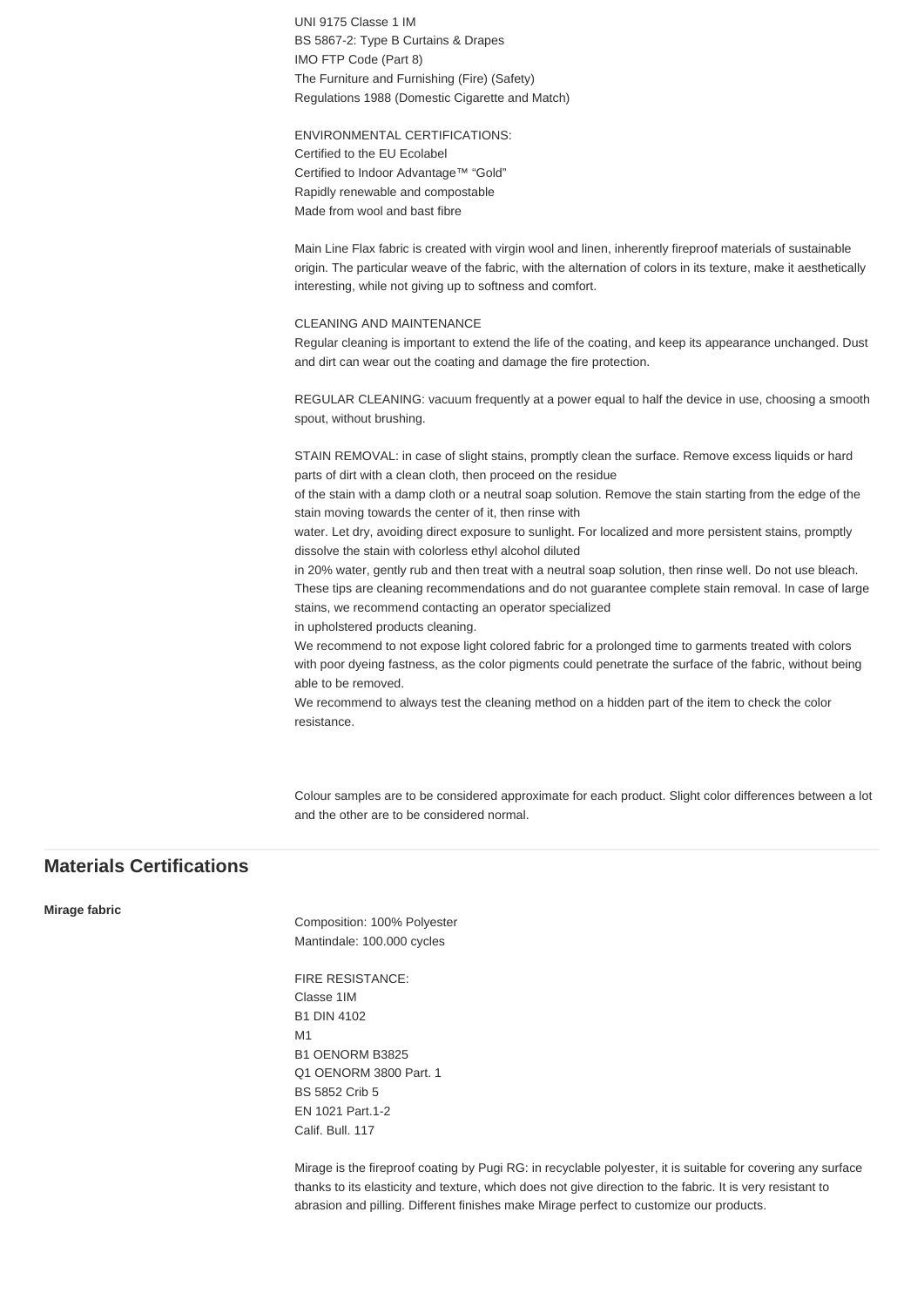#### CLEANING AND MAINTENANCE

Regular cleaning is important to extend the life of the coating, and keep its appearance unchanged. Dust and dirt can wear out the coating and damage the fire protection.

## REGULAR CLEANING:

vacuum frequently, at least once a week, at a power equal to half the device in use, choosing a smooth spout, without brushing.

STAIN REMOVAL: in case of slight stains, promptly clean the surface. Remove excess liquids or hard parts of dirt with a clean cloth, then proceed on the residue of the stain with a damp cloth or a neutral soap solution. Remove the stain starting from the edge of the stain moving towards the center of it, then rinse with water. Let dry, avoiding direct exposure to sunlight. Do not use bleach. These tips are cleaning recommendations and do not guarantee complete stain removal. In case of large

stains, we recommend contacting an operator specialized in upholstered products cleaning. We recommend to not expose light colored coating for a prolonged time to garments treated with colors with poor dyeing fastness, as the color pigments could penetrate the surface of the fabric, without being able to be removed.

We recommend to always test the cleaning method on a hidden part of the item to check the color resistance.

Colour samples are to be considered approximate for each product. Slight color differences between a lot and the other are to be considered normal..

## **Materials Certifications**

## **Second fabric**

COMPOSITION: 70% VI - 30% LI MARTINDALE 20.000 cycles

FIRE RESISTANCE: Classe 1IM EN 1021 Part.1-2 BS 5852 Crib 5 M1 Calif. Bull. 117 June 2013 IMO 307 (88) Part.8

Second fabric is made of 100% viscose and linen, natural fibers that guarantee the highest safety standards in terms of fireproofing. Without formaldehyde and substance derived from chlorine and bromine,

Second is 100% natural. In the presence of fire, Second fabric carbonizes and creates a protective wall around flames, without melting, with a resistance above 1000°C (1832°F). Its processing gives it a particular herringbone pattern.

#### CLEANING AND MAINTENANCE

Regular cleaning is important to extend the life of the coating, and keep its appearance unchanged. Dust and dirt can wear out the coating and damage the fire protection.

REGULAR CLEANING: vacuum frequently at a power equal to half the device in use, choosing a smooth spout, without brushing.

STAIN REMOVAL: in case of slight stains, promptly clean the surface. Remove excess liquids or hard parts of dirt with a clean cloth, then proceed on the residue of the stain with a damp cloth or a neutral soap solution. Remove the stain starting from the edge of the stain moving towards the center of it, then rinse with water. Let dry, avoiding direct exposure to sunlight. For localized and more persistent stains, promptly dissolve the stain with colorless ethyl alcohol diluted in 20% water, gently rub and then treat with a neutral soap solution, then rinse well. Do not use bleach.

These tips are cleaning recommendations and do not guarantee complete stain removal. In case of large stains, we recommend contacting an operator specialized in upholstered products cleaning.

We recommend to not expose light colored coating for a prolonged time to garments treated with colors with poor dyeing fastness, as the color pigments could penetrate the surface of the fabric, without being able to be removed.

We recommend to always test the cleaning method on a hidden part of the item to check the color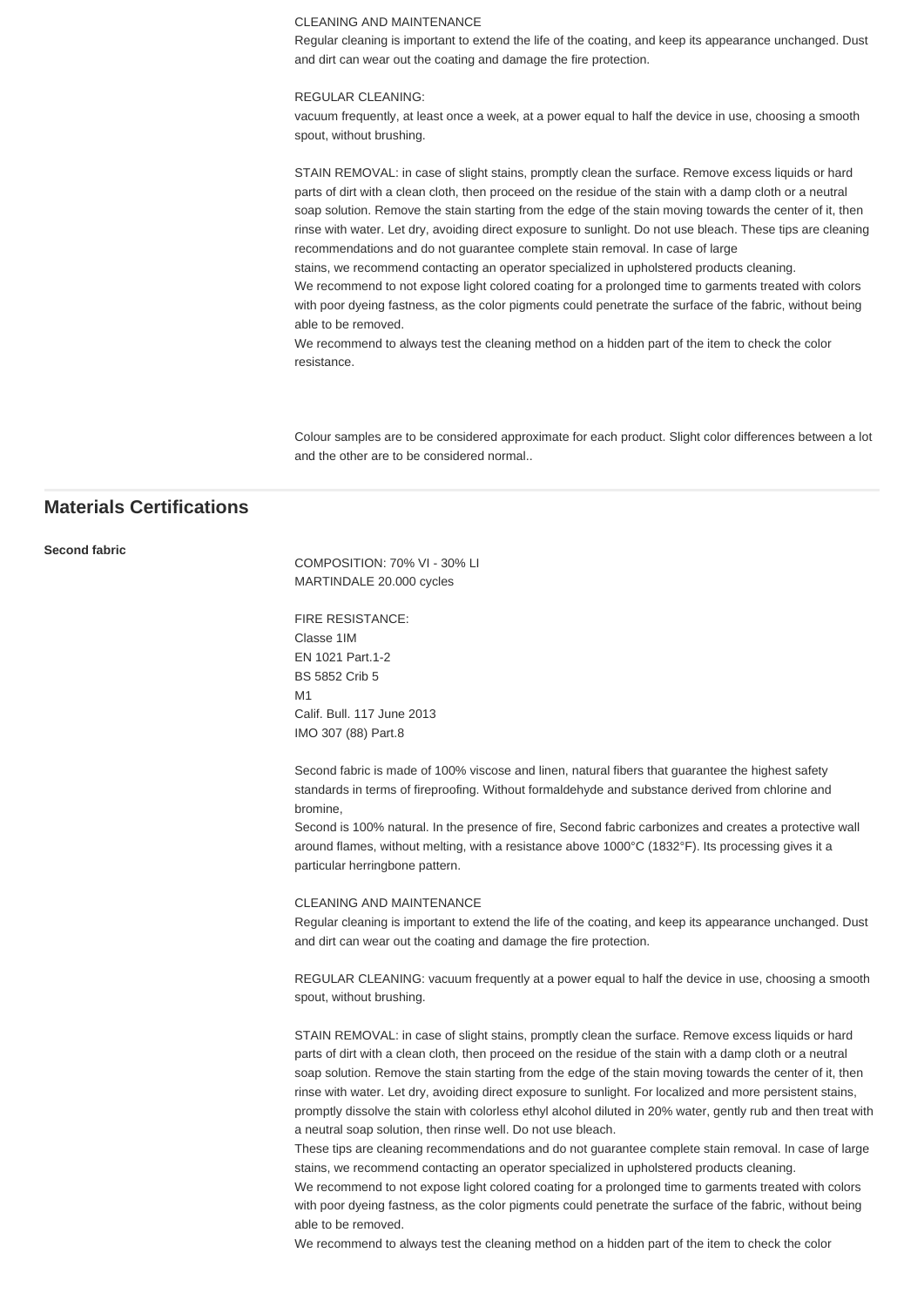resistance.

Colour samples are to be considered approximate for each product. Slight color differences between a lot and the other are to be considered normal.

## **Materials Certifications**

#### **Secret faux leather**

COMPOSITION: 76% PVC - 2% PU 22% PES MARTINDALE: 100.000 cycles

FIRE RESISTANCE: UNI 9175 classe 1IM EN 1021-1 EN 1021-2 BS 5852-1 cigarette test BS 5852-1 match test TB 117:2013

Secret is the Flukso® fireproof coating with a soft hand, similar to that of real leather. Secret has been designed to create soft upholstery for interiors. Its

elastic rear structure in polyester allows it to adapt to the new geometries of furniture, ensuring resistance and durability over time.

## CLEANING AND MAINTENANCE

Regular cleaning is important to extend the life of the coating, and keep its appearance unchanged. Dust and dirt can wear out the coating and damage the fire protection.

REGULAR CLEANING: vacuum frequently at a power equal to half the device in use, choosing a smooth spout, without brushing.

STAIN REMOVAL: in case of slight stains, promptly clean the surface. Remove excess liquids or hard parts of dirt with a clean cloth, then proceed on the residue

of the stain with a damp cloth or a neutral soap solution. Remove the stain starting from the edge of the stain moving towards the center of it, then rinse with water. Let dry, avoiding direct exposure to sunlight. For localized and more persistent stains, promptly dissolve the stain with colorless ethyl alcohol diluted in 20% water, gently rub and then treat with a neutral soap solution, then rinse well. Do not use bleach.

These tips are cleaning recommendations and do not guarantee complete stain removal. In case of large stains, we recommend contacting an operator specialized in upholstered products cleaning. We recommend to not expose light colored coating for a prolonged time to garments treated with colors with poor dyeing fastness, as the color pigments could penetrate the surface of the faux leather, without being able to be removed.

We recommend to always test the cleaning method on a hidden part of the item to check the color resistance.

Colour samples are to be considered approximate for each product. Slight color differences between a lot and the other are to be considered normal.

## **Materials Certifications**

**Vintage faux leather**

COMPOSITION: 80% PVC; 2% PU; 18% PES MARTINDALE: 50'000 cycles

FIRE RESISTANCE: UNI 9175 classe 1IM EN 1021-1 EN 1021-2 BS 5852-1 cigarette test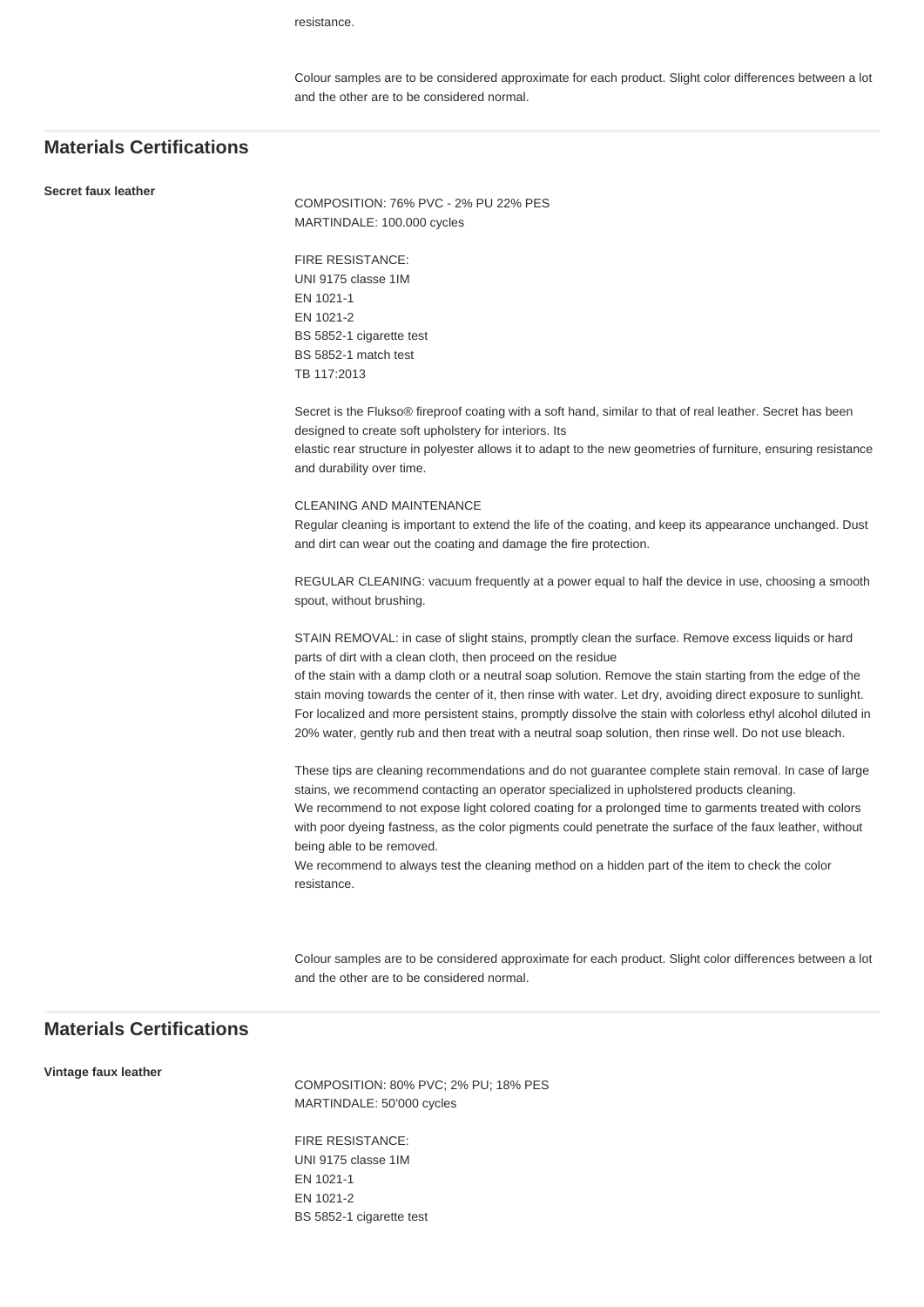BS 5852-1 match test

Vintage is the faux leather by Flukso, a fire-resistant coated fabric in 'cloud effect' refined colours, created to dress upholstered furniture with timeless elegance.

The fabric surface is made using a microscopic texture which makes it similar to natural leather to the touch. Vintage features a special mesh fabric construction,

slightly elastic, that makes it easily adaptable to the new modern shapes of upholstered furniture and guarantees long life. Soft, enveloping and fire resistant,

this fabric adapts to contract or residential spaces.

## CLEANING AND MAINTENANCE

Regular cleaning is important to extend the life of the coating, and keep its appearance unchanged. Dust and dirt can wear out the coating and damage the fire protection.

REGULAR CLEANING: vacuum frequently at a power equal to half the device in use, choosing a smooth spout, without brushing.

STAIN REMOVAL: in case of slight stains, promptly clean the surface. Remove excess liquids or hard parts of dirt with a clean cloth, then proceed on the residue of the stain with a damp cloth or a neutral soap solution. Remove the stain starting from the edge of the stain moving towards the center of it, then rinse with water. Let dry, avoiding direct exposure to sunlight. For localized and more persistent stains, promptly dissolve the stain with colorless ethyl alcohol diluted in 20% water, gently rub and then treat with a neutral soap solution, then rinse well. Do not use bleach.

These tips are cleaning recommendations and do not guarantee complete stain removal. In case of large stains, we recommend contacting an operator specialized

in upholstered products cleaning.

We recommend to not expose light colored coating for a prolonged time to garments treated with colors with poor dyeing fastness, as the color pigments could penetrate the surface of the faux leather, without being able to be removed.

We recommend to always test the cleaning method on a hidden part of the item to check the color resistance.

Colour samples are to be considered approximate for each product. Slight color differences between a lot and the other are to be considered normal.

## **Materials Certifications**

#### **Fiore leather**

COMPOSITION: 100% leather

FIRE RESISTANCE: CAL TB-117 (2013, Sec. 1) BS 5852:1979 BS EN 1021-1-2:2006

Fiore leather is a natural product and this is why it can show signs such as wrinkles, veining and scars that indicate the animal origin of the product. These signs, together with slightly color differences, are distinctive elements that enhance its beauty and distinguish it from faux leather or other artificial products. Fiore

is a bovine leather from animals of European origin, finished with water-based dyeing with resins and pigments. Fiore leather has the ability of improving with time and use, both in softness and shine.

Dust the leather product regularly with a soft and dry cloth. In case of stains, rub the affected area with a soft and clean cloth, moistened with water or to use a light solution of water and mild soap, to be applied gently with a wet cloth. Move the cloth in a circular direction, starting from edges of the stain towards the center. Rinse well with a damp cloth. Dry immediately after treatment. Avoid direct sunlight and exposure to heat sources.

We recommend that you always test the cleaning method on a hidden part of the item to check the resistance of the color.

These tips are cleaning recommendations and do not guarantee complete stain removal. In case of large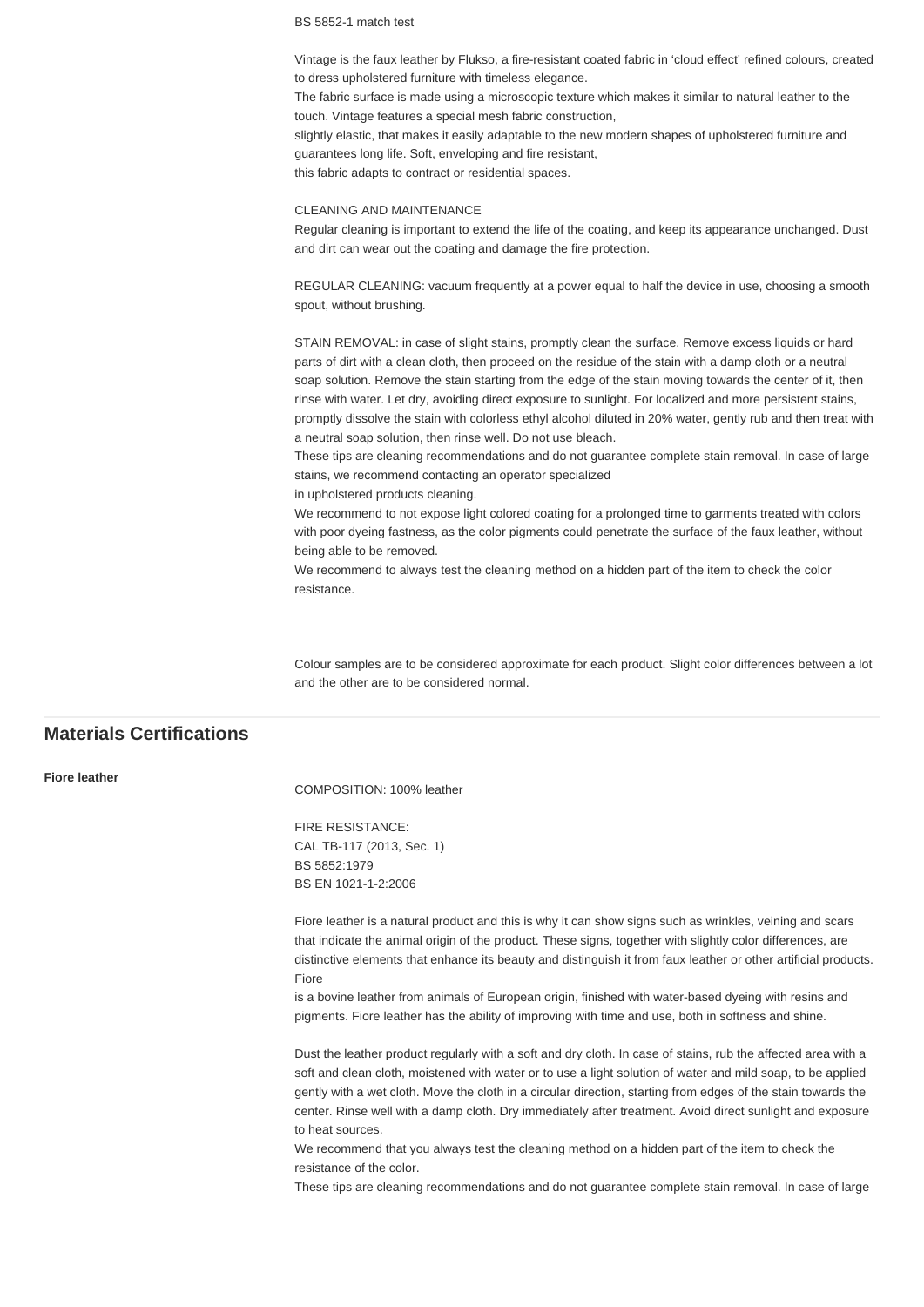Colour samples are to be considered approximate for each product. Slight color differences between a lot and the other are to be considered normal.

## **Materials Certifications**

#### **Vintage leather**

FIRE RESISTANCE: BS 5852 : 1979 BS EN 1021-1-2 : 2006

Vintage leather is a natural product and this is why it can show signs such as wrinkles, veining and scars that indicate the animal origin of the product. These signs, together with slightly color differences, are distinctive elements that enhance its beauty and distinguish it from faux leather or other artificial products. Vintage is a bovine leather from animals of European origin. This product is obtained starting from Nabuck leather, which is slightly equalized with aniline, and hand abraded to give an aged effect. The hand is very warm and silky.

## CLEANING AND MAINTENANCE

Dust the leather product regularly with a soft and dry cloth. In case of stains, rub the affected area with a soft and clean cloth, moistened with water or use a light solution of water and mild soap, to be applied gently with a wet cloth. Move the cloth in a circular direction, starting from edges of the stain towards the center. Rinse well with a damp cloth. Dry immediately after treatment. Avoid direct sunlight and exposure to heat sources.

We recommend that you always test the cleaning method on a hidden part of the item to check the resistance of the color.

These tips are cleaning recommendations and do not guarantee complete stain removal. In case of large stains, we recommend contacting an operator specialized in upholstered products cleaning.

Colour samples are to be considered approximate for each product. Slight color differences between a lot and the other are to be considered normal.

## **Materials Certifications**

## **Tessuto Oceanic**

MARTINDALE: 135.000 cycles COMPOSITION: 100% post-consumer recycled polyester, including 50% SEAQUAL yarn

FIRE RESISTANCE: California Technical Bulletin 117 - 2013 BS 7176 Low Hazard BS 7176 Medium Hazard with EnviroFlam5 ASTM E84 Class 1 or A (Un-adhered)

## ENVIRONMENTAL:

Certified to OEKO-TEX® Standard 100 Certified to Indoor Advantage™ "Gold" Made from 100% post-consumer recycled polyester Non metallic dyestuffs

## FEATURES:

Oceanic is a fabric born from the desire to combat marine plastic pollution and achieve a waste free environment. Hence the name "Oceanic": the fabric is created entirely from post-consumer recycled plastic - from debris floating discarded in our seas, to bottles thrown away and destined for landfill. One small drop in the mission to clean both the earth and its ocean, this contemporary fabric is a recycled polyester with a purpose: to be more sustainable for our planet.

MAINTENANCE: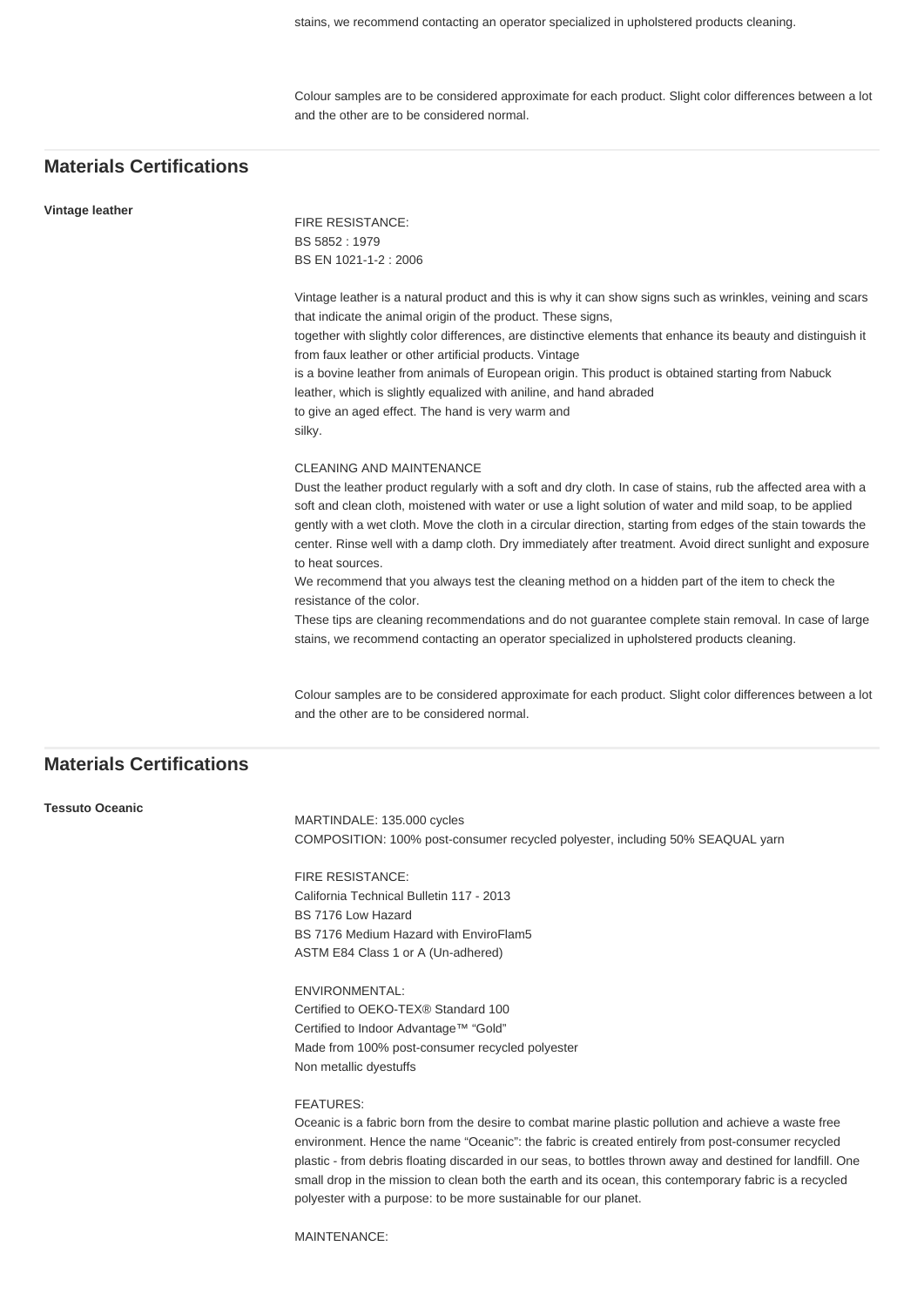Vacuum regularly. If it is necessary to remove the stain from the fabric, proceed wipe with a damp cloth using neutral soap and water or use proprietary upholstery shampoo. For deeper cleaning use steam or professionally dry clean. Always test your chosen cleaning method on a hidden corner of the product to check the color fastness.

## **Materials Certifications**

#### **Manhattan fabric**

MARTINDALE: 25.000 cycles COMPOSITION: 26% PL, 37% PO, 21% CO, 16% LI

#### PROPRIETIES AND ADVANTAGES

The Manhattan fabric features a subtle woven structure that gives it a unique dynamic look. The mixed filaments of cotton and polyester guarantee a soft, warm and vibrant look with tone-on-tone colors.

## MAINTENANCE

Vacuum regularly. If it is necessary to remove the stain from the fabric, proceed wipe with a damp cloth using neutral soap and water or use proprietary upholstery shampoo. For deeper cleaning use a professionally dry clean. Always test your chosen cleaning method on a hidden corner of the product to check the color fastness.

## **Materials Certifications**

## **Yoredale fabric**

MARTINDALE: 80.000 cycles COMPOSITION: 95% Wool, 3% Polyester, 2% Polyamide

FIRE RESISTANCE: EN 1021 - 1&2 (cigarette & match) BS 7176 Low Hazard ÖNORM B 3825 & A 3800-1 (58kg/m3 CMHR Foam) UNI 9175 Classe 1 IM BS 5852 Ignition Source 5 when FR treated BS 7176 Medium Hazard when FR treated The Furniture and Furnishing (Fire) (Safety) Regulations 1988 (Domestic Cigarette and Match) IMO FTP Code (Part 8)

ENVIRONMENTAL: Certified to Indoor Advantage™ "Gold" Non metallic dyestuffs

#### FEATURES

Taking its name from the ancient title of Wensleydale in the UK, Yoredale is a fabric steeped in heritage. A highly textured textile with undulations reflective of its Yorkshire roots, its fascinating bouclé style yarn includes a contrasting black binder, creating subtle details within the weave that brings added depth to its saturated tones. Woven from British wool, Yoredale is truly timeless, blending its rich history with a contemporary appeal.

#### MAINTENANCE

Vacuum regularly. If it is necessary to remove the stain from the fabric, proceed wipe with a damp cloth using neutral soap and water or use proprietary upholstery shampoo. For deeper cleaning use steam or professionally dry clean. Always test your chosen cleaning method on a hidden corner of the product to check the color fastness.

## **Materials Certifications**

## **Novabuk fabric**

COMPOSITION: 55% PL, 45% PU MARTINDALE: 50.000 cycles

Novabuk fabric is characterized by advanced technical features, that guarantee a modern look and excellent water repellent properties. With its velvet touch, it is perfect for customizing products. Easy to clean, great for contract and naval use, this 100% Made in Italy fabric is fire-resistant and made from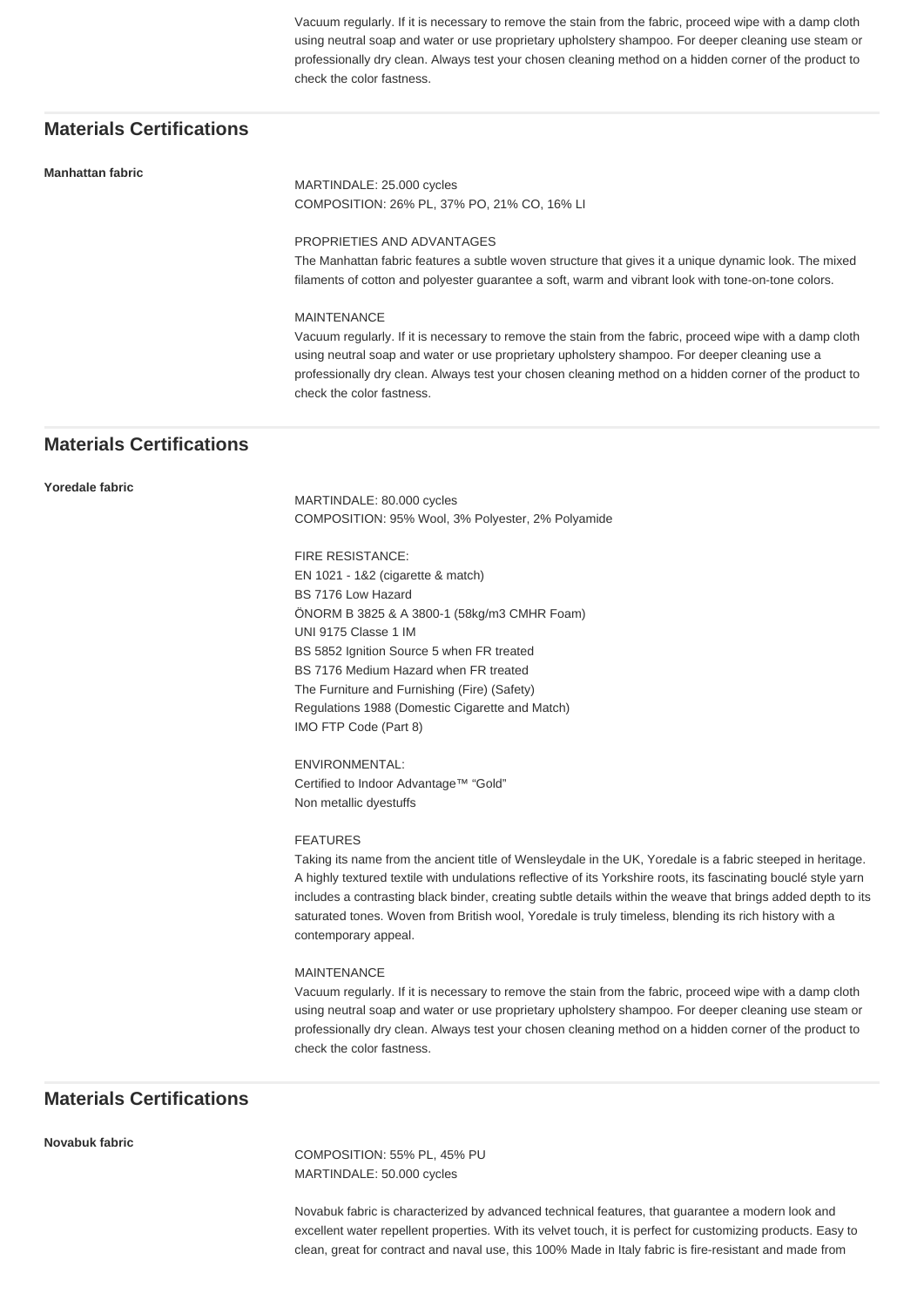recycled material.

## CLEANING AND MAINTENANCE

In case of stains, promptly clean the surface. The fabric is water repellent. For light stains use water and neutral soap. In case of ketchup or coffee stains, remove the excess material with paper towel and then rub with a cloth moistened with a solution of water and neutral soap. In case of pen stains, dab the stain vigorously with a cloth moistened with water and alcohol. Then, rub with a damp cloth to remove any leftovers. In case of oil and mayonnaise stains, remove the excess material with paper towel and then spray with degreaser. Wait a minute and then rub the area with a dry cloth. Finally, with a cloth moistened with a solution of water and neutral soap, remove the excess of the degreaser. Do not use bleach or chlorine-based products.

These tips are cleaning recommendations and do not guarantee complete stain removal. In the case of large stains, we recommend contacting an operator specialized in cleaning upholstered products. We recommend not to expose products upholstered in light colors for a long time to contact or rubbing with garments treated with dyes with poor dye fastness, as the color pigments could penetrate the surface of the fabric, without being able to be removed. We recommend that you always test the cleaning method on a hidden part of the item to check the resistance of the color.

Colour samples are to be considered approximate for each product. Slight color differences between a lot and the other are to be considered normal.

## **Materials Certifications**

## **Remix 3 fabric**

COMPOSITION: 90% WO, 10% PA MARTINDALE: 100.000 cycles

FIRE RESISTANCE: AS/NZS 1530.3 BS 5852 crib 5 with treatment BS 5852 ignition source 3 BS 5852 part 1 IMO FTP Code 2010 Part 7 with treatment IMO FTP Code 2010 Part 8 NF D 60 013 NFPA 260 SN 198 898 5.3 with treatment UNI 9175 1IM US Cal. Bull. 117-2013 EN 1021-1/2 AS/NZS 3837 class 2 ÖNORM B1/Q1 ASTM E84 Class A Unadhered ASTM E84 Class A Adhered GB 50222 B1 with treatment (Chinese)

ENVIRONMENTAL CERTIFICATIONS: Greenguard Gold

Remix 3 is an elegant upholstery textile distinguished by exceptional depth of color: it looks unicolored from a distance but reveals subtle details and color contrasts when viewed close-up. The textile features a tight, minimalistic weave, and derives its lively color play from a combination of two different mélange yarns, which each combine up to three hues.

## CLEANING AND MAINTENANCE

Regular cleaning is important to extend the life of the coating, and keep its appearance unchanged. Dust and dirt can wear out the coating and damage the fire protection.

REGULAR CLEANING: vacuum frequently at a power equal to half the device in use, choosing a smooth spout, without brushing.

STAIN REMOVAL: in case of slight stains, promptly clean the surface. Remove excess liquids or hard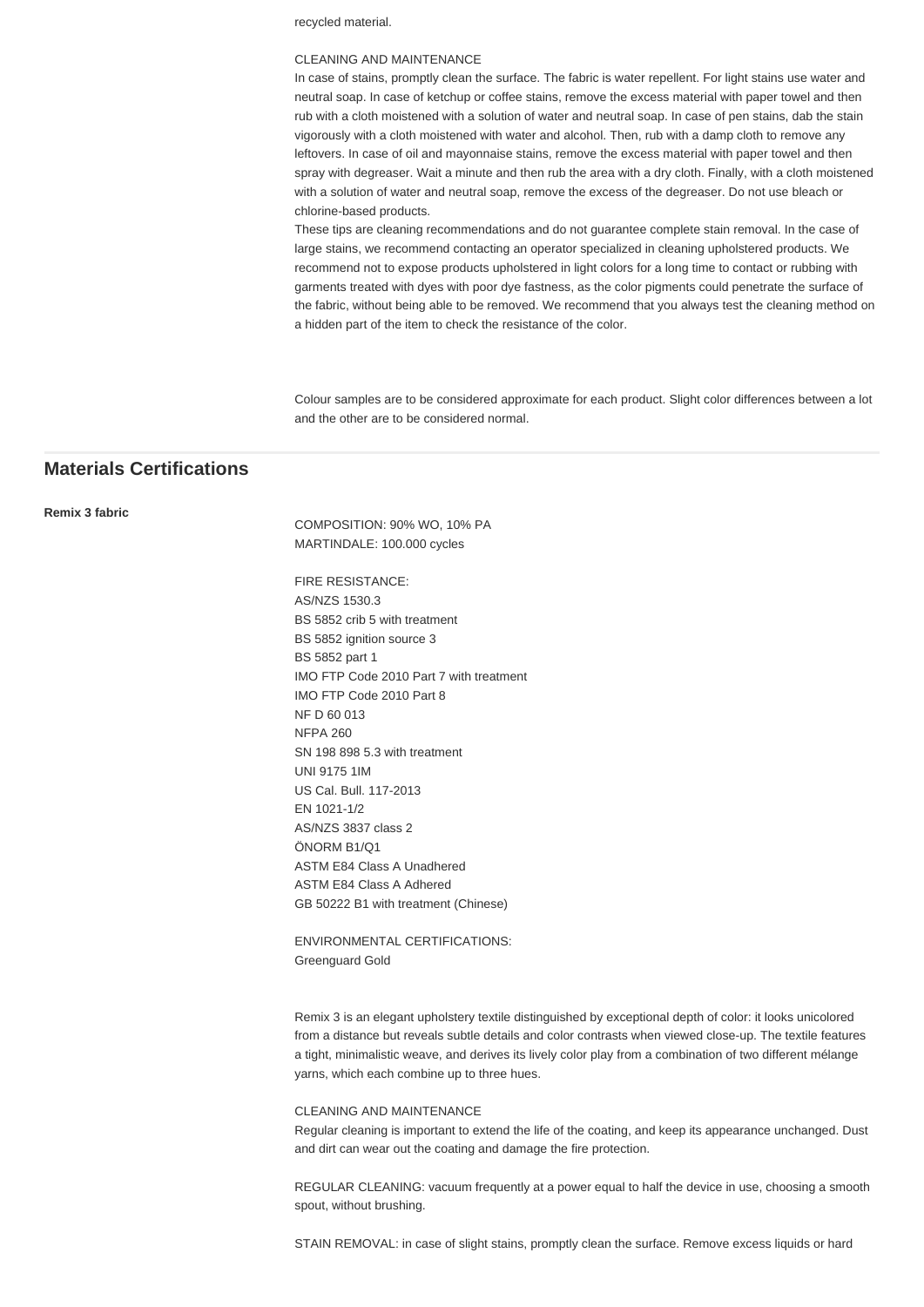parts of dirt with a clean cloth, then proceed on the residue of the stain with a damp cloth or a neutral soap solution. Remove the stain starting from the edge of the stain moving towards the center of it, then rinse with water. Let dry, avoiding direct exposure to sunlight. For localized and more persistent stains, promptly dissolve the stain with colorless ethyl alcohol diluted in 20% water, gently rub and then treat with a neutral soap solution, then rinse well. Do not use bleach. These tips are cleaning recommendations and do not guarantee complete stain removal. In case of large stains, we recommend contacting an operator specialized in upholstered products cleaning.

We recommend to not expose light colored upholstery for a prolonged time to garments treated with colors with poor dyeing fastness, as the color pigments could penetrate the surface of the fabric, without being able to be removed.

We recommend to always test the cleaning method on a hidden part of the item to check the color resistance.

Colour samples are to be considered approximate for each product. Slight color differences between a lot and the other are to be considered normal.

## **Materials Certifications**

#### **Uniform Melange Fabric**

COMPOSITION: 68% WO, 22% PA, 10% PL MARTINDALE: 100.000 cycles

FIRE RESISTANCE: AS/NZS 1530.3 AS/NZS 3837 BS 5852 crib 5 with treatment BS 5852 part 1 IMO FTP Code 2010 Part 8 NFPA 260 US Cal. Bull. 117-2013 DIN 4102 B2 EN 1021-1/2 • ASTM E84 Class A Unadhered

ENVIRONMENTAL CERTIFICATIONS: Greenguard Gold

Uniform Mélange is a versatile knitted upholstery fabric, characterized by its smooth and comfortable appearance. A polyester filling is inserted between the two knitted layers of the textile to create its volume, while the use of predominantly wool in the textile's knitted top layer provides a natural, dry handle.

## CLEANING AND MAINTENANCE

Regular cleaning is important to extend the life of the coating, and keep its appearance unchanged. Dust and dirt can wear out the coating and damage the fire protection.

REGULAR CLEANING: vacuum frequently at a power equal to half the device in use, choosing a smooth spout, without brushing.

STAIN REMOVAL: in case of slight stains, promptly clean the surface. Remove excess liquids or hard parts of dirt with a clean cloth, then proceed on the residue of the stain with a damp cloth or a neutral soap solution. Remove the stain starting from the edge of the stain moving towards the center of it, then rinse with water. Let dry, avoiding direct exposure to sunlight. For localized and more persistent stains, promptly dissolve the stain with colorless ethyl alcohol diluted in 20% water, gently rub and then treat with a neutral soap solution, then rinse well. Do not use bleach.

These tips are cleaning recommendations and do not guarantee complete stain removal. In case of large stains, we recommend contacting an operator specialized in upholstered products cleaning.

We recommend to not expose light colored fabric for a prolonged time to garments treated with colors with poor dyeing fastness, as the color pigments could penetrate the surface of the fabric, without being able to be removed.

We recommend to always test the cleaning method on a hidden part of the item to check the color